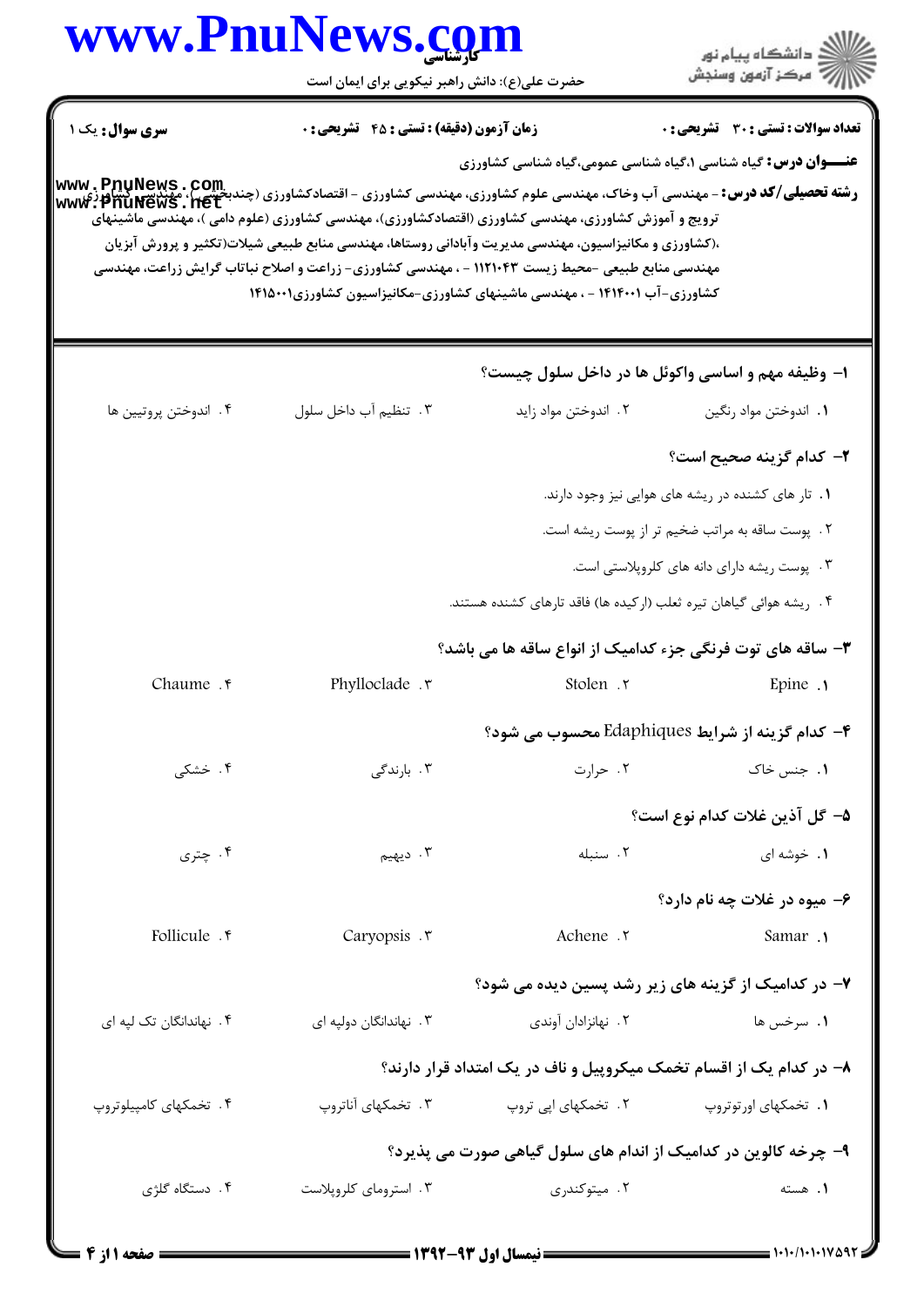|                        | www.rnurews.com<br>حضرت علی(ع): دانش راهبر نیکویی برای ایمان است                                                                                                                                                                                                                                                                                              |                                                                                              | ≦ دانشڪاه پيام نور<br>ر∕ = مرڪز آزمون وسنڊش       |
|------------------------|---------------------------------------------------------------------------------------------------------------------------------------------------------------------------------------------------------------------------------------------------------------------------------------------------------------------------------------------------------------|----------------------------------------------------------------------------------------------|---------------------------------------------------|
| <b>سری سوال : ۱ یک</b> | <b>زمان آزمون (دقیقه) : تستی : 45 گشریحی : 0</b>                                                                                                                                                                                                                                                                                                              |                                                                                              | <b>تعداد سوالات : تستی : 30 ٪ تشریحی : 0</b>      |
|                        | <b>رشته تحصیلی/کد درس:</b> مهندسی آب وخاک، مهندسی علوم کشاورزی، مهندسی کشاورزی - اقتصادکشاورزی (چندبخشی )، مهندسی کشا<br>www : PhuNews . net<br>ترویج و آموزش کشاورزی، مهندسی کشاورزی (اقتصادکشاورزی)، مهندسی کشاورزی (علوم دامی )، مهندسی ماشینهای<br>کشاورزی و مکانیزاسیون، مهندسی مدیریت وآبادانی روستاها، مهندسی منابع طبیعی شیلات(تکثیر و پرورش آبزیان)، | <b>عنـــوان درس:</b> گیاه شناسی ۱،گیاه شناسی عمومی،گیاه شناسی کشاورزی                        |                                                   |
|                        | مهندسی منابع طبیعی -محیط زیست ۱۱۲۱۰۴۳ - ، مهندسی کشاورزی- زراعت و اصلاح نباتاب گرایش زراعت، مهندسی<br>کشاورزی-آب ۱۴۱۴۰۰۱ - ، مهندسی ماشینهای کشاورزی-مکانیزاسیون کشاورزی۱۴۱۵۰۰۱                                                                                                                                                                               |                                                                                              |                                                   |
|                        |                                                                                                                                                                                                                                                                                                                                                               |                                                                                              | ∙ا– Exine چیست؟                                   |
| ۰۴ قشر خارجي دانه گرده | ۰۳ قشر داخلی دانه گرده                                                                                                                                                                                                                                                                                                                                        | ۰۲ قشر خارجی بساک                                                                            | ۰۱ قشر داخل <sub>ی</sub> بساک                     |
|                        |                                                                                                                                                                                                                                                                                                                                                               |                                                                                              | 11- محصول نهایی چرخه کالوین کدام است؟             |
| PGAL . ۴               | RUBP . ٣                                                                                                                                                                                                                                                                                                                                                      | PGAP .٢                                                                                      | $PGA$ .                                           |
|                        |                                                                                                                                                                                                                                                                                                                                                               |                                                                                              | ۱۲- کدام عنصر زیر جزء عناصر کم مصرف در گیاه است؟  |
| ۰۴ فسفر                | ۰۳ پتاسیم                                                                                                                                                                                                                                                                                                                                                     | ۲. کلسیم                                                                                     | ۱. آهن                                            |
|                        |                                                                                                                                                                                                                                                                                                                                                               |                                                                                              | ۱۳- طرز قرار گرفتن برگها روی ساقه چه نام دارد؟    |
| ۰۴ آرتوستیک            | ۰۳ اسپیروستیک                                                                                                                                                                                                                                                                                                                                                 | ۰۲ فیلوتاکسی                                                                                 | ۰۱ پارتنوکارپی                                    |
|                        |                                                                                                                                                                                                                                                                                                                                                               | ۱۴- معروف ترین محلول غذایی که امروزه در بیشتر آزمایشات به کار می رود کدام است؟               |                                                   |
| ۴. هوگلند              | ۰۳ وود وارد                                                                                                                                                                                                                                                                                                                                                   | ٢. يوشيدا                                                                                    | ٠١. محلول ناپ                                     |
|                        |                                                                                                                                                                                                                                                                                                                                                               |                                                                                              | ۱۵– چه موقع خاک، ساختمان اسفنجی پیدا خواهد کرد؟   |
|                        | ٢. كمبودى ازنظر عناصرغذايي نداشته باشد.                                                                                                                                                                                                                                                                                                                       |                                                                                              | ٠١. رطوبت كافي داشته باشد.                        |
|                        | ۰۴ به حدکافی دارای مواد آلی باشد.                                                                                                                                                                                                                                                                                                                             |                                                                                              | ۰۳ به حدکافی دارای مواد معدنی باشد.               |
|                        |                                                                                                                                                                                                                                                                                                                                                               |                                                                                              | ۱۶- کدام عنصر جزء مواد معدنی کلروفیل می باشد؟     |
| ۰۴ پتاسیم              | ۰۳ فسفر                                                                                                                                                                                                                                                                                                                                                       | ۲. منیزیم                                                                                    | <b>۱.</b> کلسیم                                   |
|                        |                                                                                                                                                                                                                                                                                                                                                               |                                                                                              | ۱۷– کدام عنصردر باز و بسته شدن روزنه ها نقش دارد؟ |
| ۰۴ آهن                 | ۰۳ منیزیم                                                                                                                                                                                                                                                                                                                                                     | ۰۲ ازت                                                                                       | ۰۱ پتاسیم                                         |
|                        |                                                                                                                                                                                                                                                                                                                                                               | ۱۸- فرایند تثبیت ازت در کدامیک از گیاهان زراعی وجود ندارد؟                                   |                                                   |
| ۰۴ سوژا                | ۰۳ شبدر                                                                                                                                                                                                                                                                                                                                                       | ۰۲ گندم                                                                                      | ۰۱ يونجه                                          |
|                        |                                                                                                                                                                                                                                                                                                                                                               |                                                                                              |                                                   |
| ۴. ترکیبات آلی ازته    | ۰۳ نیترات                                                                                                                                                                                                                                                                                                                                                     | ۱۹- در خاکهای کشاورزی (زراعی)، ازت عموما" به چه شکلی جذب گیاه می شود؟<br>٢. تركيبات أمونياكي | ۰۱ نیتریت                                         |
|                        |                                                                                                                                                                                                                                                                                                                                                               |                                                                                              |                                                   |

**TY** 

 $\blacksquare$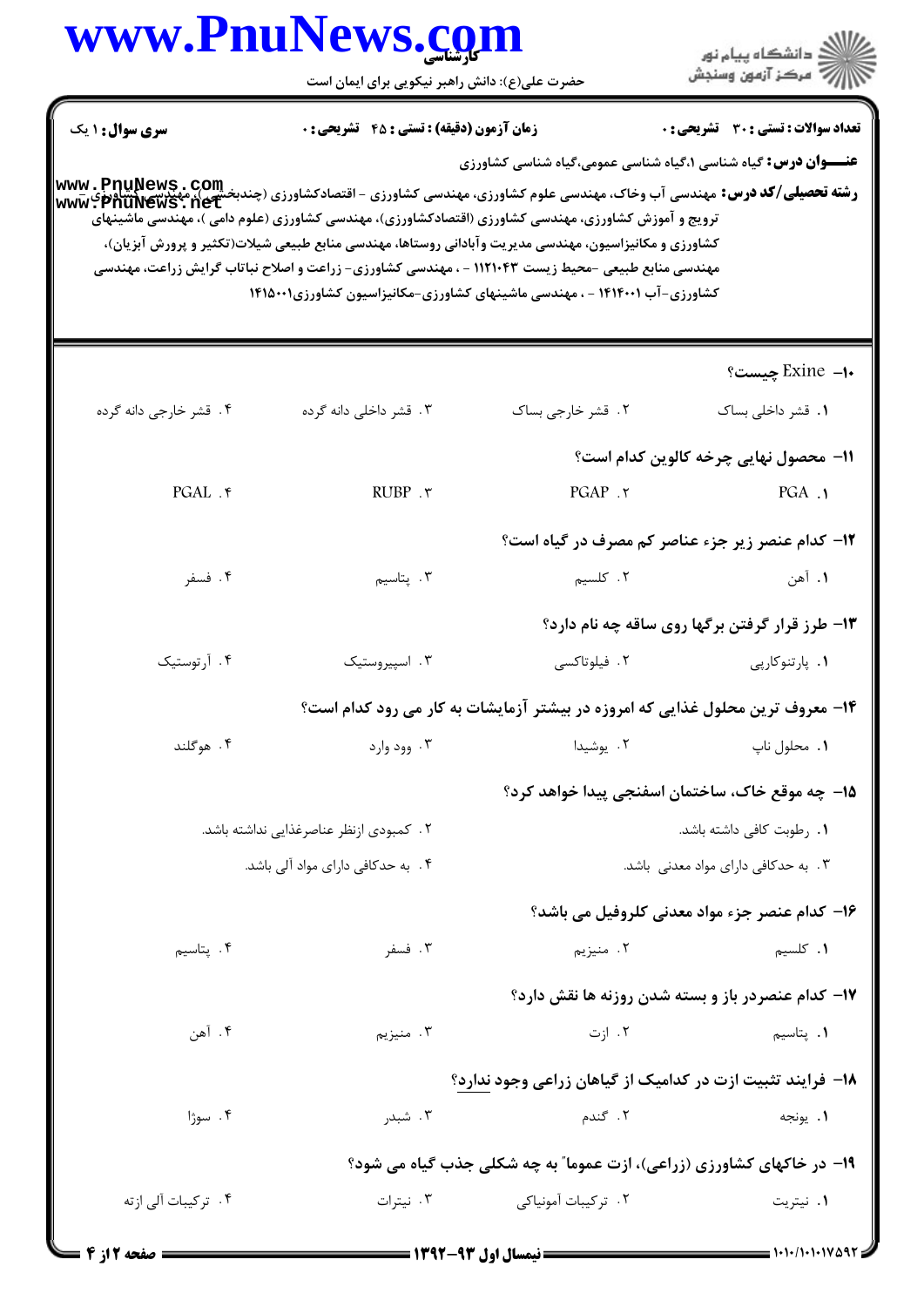|                                                 | www.PnuNews.com                                        |                                                                                                                                                                                                                                                                                                                                                                                                                                                                                                                                                  | ِ<br>∭ دانشڪاه پيام نور<br>∭ مرڪز آزمون وسنڊش |
|-------------------------------------------------|--------------------------------------------------------|--------------------------------------------------------------------------------------------------------------------------------------------------------------------------------------------------------------------------------------------------------------------------------------------------------------------------------------------------------------------------------------------------------------------------------------------------------------------------------------------------------------------------------------------------|-----------------------------------------------|
|                                                 | حضرت علی(ع): دانش راهبر نیکویی برای ایمان است          |                                                                                                                                                                                                                                                                                                                                                                                                                                                                                                                                                  |                                               |
| <b>سری سوال :</b> ۱ یک                          | <b>زمان آزمون (دقیقه) : تستی : 45 تشریحی : 0</b>       |                                                                                                                                                                                                                                                                                                                                                                                                                                                                                                                                                  | تعداد سوالات : تستى : 30 قشريحى : 0           |
|                                                 |                                                        | <b>عنـــوان درس:</b> گیاه شناسی ۱،گیاه شناسی عمومی،گیاه شناسی کشاورزی<br><b>رشته تحصیلی/کد درس:</b> مهندسی آب وخاک، مهندسی علوم کشاورزی، مهندسی کشاورزی - اقتصادکشاورزی (چندبخشی )، مهندسی کشاورزی<br>Www • PhuNews • net<br>ترویج و آموزش کشاورزی، مهندسی کشاورزی (اقتصادکشاورزی)، مهندسی کشاورزی (علوم دامی )، مهندسی ماشینهای<br>کشاورزی و مکانیزاسیون، مهندسی مدیریت وآبادانی روستاها، مهندسی منابع طبیعی شیلات(تکثیر و پرورش آبزیان)،<br>مهندسی منابع طبیعی -محیط زیست ۱۱۲۱۰۴۳ - ، مهندسی کشاورزی- زراعت و اصلاح نباتاب گرایش زراعت، مهندسی |                                               |
|                                                 |                                                        | کشاورزی-آب ۱۴۱۴۰۰۱ - ، مهندسی ماشینهای کشاورزی-مکانیزاسیون کشاورزی۱۴۱۵۰۰۱                                                                                                                                                                                                                                                                                                                                                                                                                                                                        |                                               |
|                                                 |                                                        | ۲۰– کدامیک از مهمترین قندهای موجود در شیره پرورده است؟                                                                                                                                                                                                                                                                                                                                                                                                                                                                                           |                                               |
| ۰۴ استاكيوز                                     | ۰۳ ورباسکوز                                            | ۰۲ رافینوز                                                                                                                                                                                                                                                                                                                                                                                                                                                                                                                                       | ۰۱ ساکاروز                                    |
|                                                 |                                                        |                                                                                                                                                                                                                                                                                                                                                                                                                                                                                                                                                  | <b>٢١-</b> عمل دنيتريفيكاسيون كدام مورد است؟  |
|                                                 | ۰۲ تبدیل آمونیاک به نیترات                             |                                                                                                                                                                                                                                                                                                                                                                                                                                                                                                                                                  | ٠١. تبديل نيتريت به نيترات                    |
|                                                 | ۴. تبدیل ترکیبات آلی ازته به نیتریت                    |                                                                                                                                                                                                                                                                                                                                                                                                                                                                                                                                                  | ۰۳ تبدیل نیترات به آمونیاک                    |
|                                                 |                                                        |                                                                                                                                                                                                                                                                                                                                                                                                                                                                                                                                                  | ٢٢- كدام ميوه شفت است؟                        |
| ۰۴ خرما                                         | ۰۳ نارگيل                                              | ۰۲ بلوط                                                                                                                                                                                                                                                                                                                                                                                                                                                                                                                                          | <b>۱.</b> گلابی                               |
|                                                 |                                                        |                                                                                                                                                                                                                                                                                                                                                                                                                                                                                                                                                  | ۲۳- ناپرچمی چیست؟                             |
| ۲. گلهای دارای پرچم های غیر یکسان               |                                                        |                                                                                                                                                                                                                                                                                                                                                                                                                                                                                                                                                  | ۰۱ پرچم های فاقد بساک                         |
|                                                 | ۴ . گلهای فاقد پرچم                                    |                                                                                                                                                                                                                                                                                                                                                                                                                                                                                                                                                  | ۰۳. پرچم های دارای کیسه های بساک غیر یکسان    |
|                                                 |                                                        | ۲۴− کدام گزینه درارتباط با واکنش های نوری فتوسنتز صحیح است؟                                                                                                                                                                                                                                                                                                                                                                                                                                                                                      |                                               |
|                                                 | ۲. واکنش های نوری فتوسنتز از فتو سیستم ۱ آغاز می شوند. | ٠١. سيتوكروم ها در تجزيه آب و آزاد كردن الكترون نقش دارند.                                                                                                                                                                                                                                                                                                                                                                                                                                                                                       |                                               |
| ۴. فتوليز باعث تامين الكترون كلروفيل a مي گردد. |                                                        | ۰۳ فتوسیستم ۲ با طول موج ۷۰۰ نانو متر عمل می نماید.                                                                                                                                                                                                                                                                                                                                                                                                                                                                                              |                                               |
|                                                 |                                                        | ۲۵– کدام گزینه وضعیت گل درگیاه گندم را نشان می دهد؟                                                                                                                                                                                                                                                                                                                                                                                                                                                                                              |                                               |
| ۴. پوليگام                                      | ۰۳ یک پایه                                             | ۰۲ هرمافروديت                                                                                                                                                                                                                                                                                                                                                                                                                                                                                                                                    | ۰۱ دو پایه                                    |
|                                                 |                                                        | ۲۶- غلاف ریشه اولیه (ریشه چه) در گندم چه نامیده می شود؟                                                                                                                                                                                                                                                                                                                                                                                                                                                                                          |                                               |
| ۰۴ اپی کوتیل                                    | ۰۳ هيپوکوتيل                                           | ۰۲ کولئوپتيل                                                                                                                                                                                                                                                                                                                                                                                                                                                                                                                                     | ۰۱ کولئوريز                                   |
|                                                 |                                                        |                                                                                                                                                                                                                                                                                                                                                                                                                                                                                                                                                  | <b>۲۷</b> – کدام یک اکسین مصنوعی است؟         |
|                                                 |                                                        |                                                                                                                                                                                                                                                                                                                                                                                                                                                                                                                                                  |                                               |